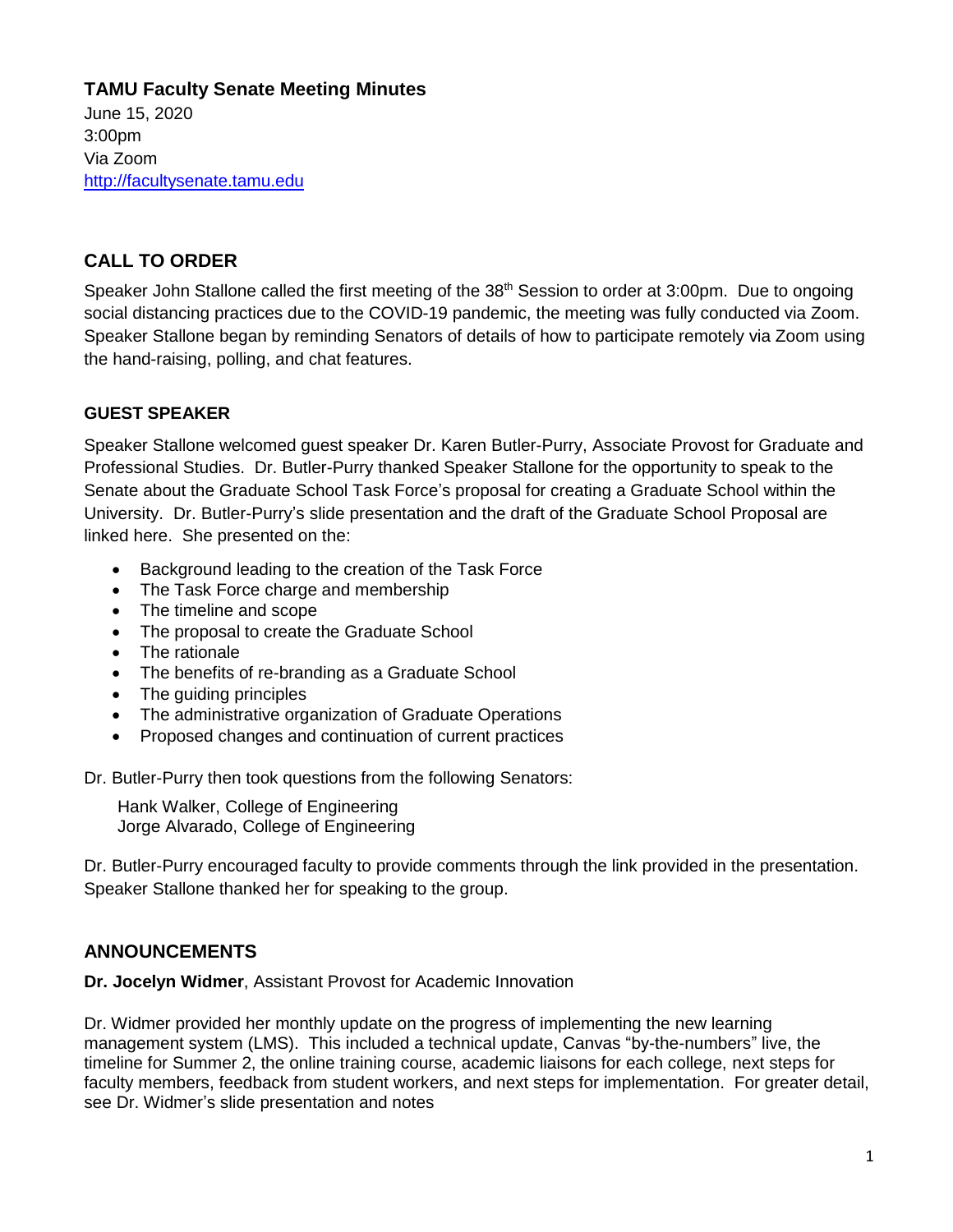Dr. Widmer took questions from the following Senators: Alva Ferdinand, School of Public Health Julie Harlin, College of Agriculture & Life Sciences

## **SPEAKER COMMENTS**

Speaker Stallone reflected on the two challenges confronting everyone: the COVID-19 pandemic, and racism and the resulting violence. The full text of his comments can be found here.

# **APPROVAL OF MINUTES**

The motion passed to approve the May 11, 2020 minutes as distributed. *Attachment A – Passed*

## **CONSENT AGENDA**

The motion passed to approve the June 8, 2020 Consent Agenda as presented. *Passed*

(Full **Consent Agenda** with FS #'s can be found below *Adjournment*.)

## **COMMITTEE REPORTS**

No Core Curriculum Course Report.

## **OTHER COMMITTEE REPORTS**

None.

## **NEW BUSINESS**

### **Proposed Revisions to Minimum Syllabus Requirements** - *Attachment B – Passed – FS.38.025*

Speaker Stallone asked if there was any discussion, and the following Senators had questions or concerns:

Stefanie Harris, College of Liberal Arts Hank Walker, College of Engineering Angie Hill Price, College of Engineering

Faculty member 'Jon Jasperson, who served on the committee drafting the Minimum Syllabus Requirements, clarified that the statement should appear exactly "as-is," meaning that faculty can *add* to the statement, but cannot *remove* language.

The motion passed to approve the Minimum Syllabus Requirements found in Attachment B.

**Emergency Item – Resolution to End Institutional Racism and Other Forms of Hate at Texas A&M University** - *Attachment E – Passed – FS.38.028*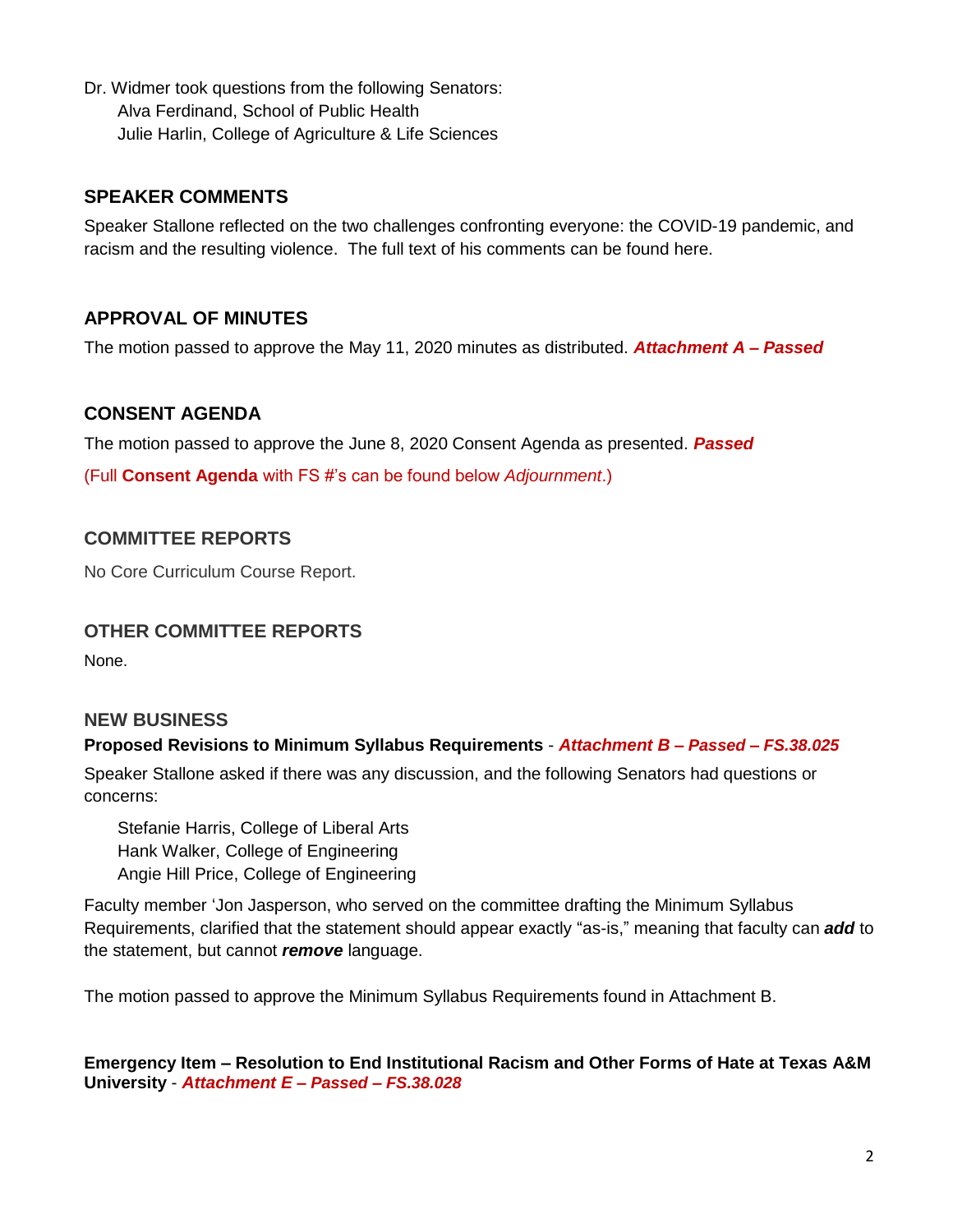Speaker Stallone stated that the Executive Committee approved the resolution and asked him to place it on the agenda for consideration by the full Senate. The motion was made for approval, with comments or questions from the following Senators and the Dean of Faculties:

Stefanie Harris, College of Liberal Arts Joan Wolf, College of Liberal Arts Bobby Reece, College of Geosciences Adam Kolasinski, Mays Business School Dan Collins, College of Science Angie Hill Price, College of Engineering Bruce Neville, University Libraries James Erickson, College of Science Alva Ferdinand, School of Public Health Jim Woosley, College of Education & Human Development David Earnest, College of Medicine Raquel Sitcheran, College of Medicine Blanca Lupiani, Dean of Faculties

The motion passed to approve the Resolution found in Attachment E.

Senator Beth McNeill expressed concern over the inability to abstain from voting via Zoom poll; Senator and former Parliamentarian Julie Harlin clarified that abstentions can only occur during a "call to vote," not votes by hand-raising.

# **COMMITTEE OF THE WHOLE**

Speaker-Elect Dale Rice convened the Committee of the Whole.

An unidentified Senator posed a question in the "Chat" section, wondering if there would be Senate meetings in July and August. Speaker-Elect Rice answered that tentatively there would be meetings, due to the large amount of changes due to COVID-19 accommodations. Also, meeting via Zoom makes it easier for Senators to attend when away from campus.

It was noted that Provost Fierke is scheduled to address the Senate at the July 13<sup>th</sup> meeting, and the importance of the information she can provide.

Another question from the "Chat" section inquired as to whether there would be face-to-face instruction in the fall regardless of COVID-19 resurgence. Associate Provost Mike Stephenson provided the information that currently the plans are to keep in-person instruction unless something changes drastically.

Speaker-Elect Dale Rice turned the meeting back over to Speaker Stallone.

# **ADJOURNMENT**

The meeting was adjourned at 4:56pm.

## **INCLUDED BELOW: Approved Consent Agenda**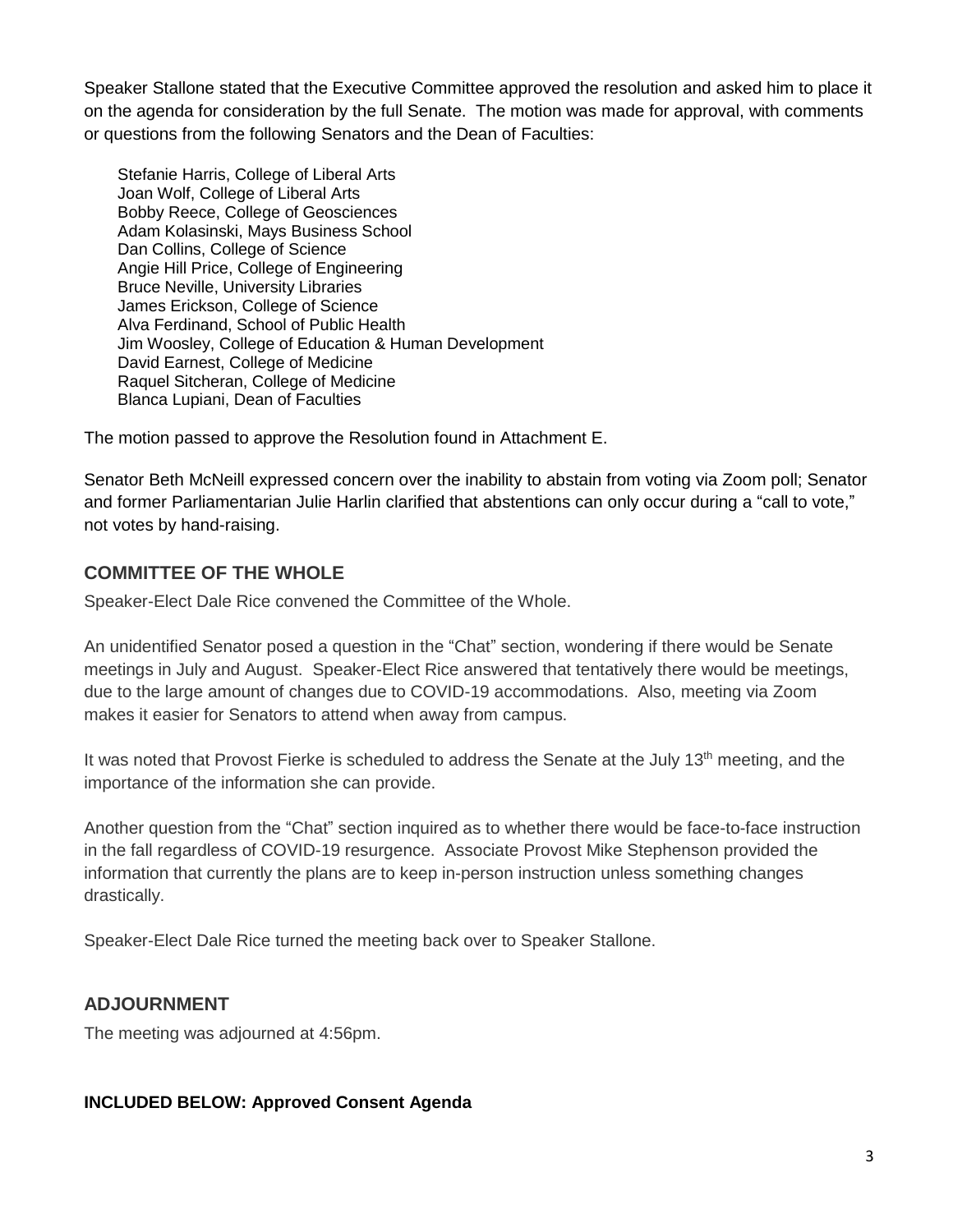## **CONSENT AGENDA for June 2020**

#### **GRADUATE COUNCIL**

### **New Courses** *– Passed – FS.38.001*

[ACCT 659: Introduction to Academic Research](https://nextcatalog.tamu.edu/courseleaf/courseleaf.cgi?page=/courseadmin/19063/index.html&step=showfullrecord) [ANTH 663: Analytical Methods in Archaeology and Conservation](https://nextcatalog.tamu.edu/courseleaf/courseleaf.cgi?page=/courseadmin/19194/index.html&step=showfullrecord) [ANLY 610: Deploying Enterprise Data Models and Building Optimization Models](https://nextcatalog.tamu.edu/courseleaf/courseleaf.cgi?page=/courseadmin/19279/index.html&step=showfullrecord) [ANLY 620: Strategic Analytics](https://nextcatalog.tamu.edu/courseleaf/courseleaf.cgi?page=/courseadmin/19280/index.html&step=showfullrecord) [GENE 659: Genome Assembly](https://nextcatalog.tamu.edu/courseleaf/courseleaf.cgi?page=/courseadmin/19067/index.html&step=showfullrecord) [SPED 604: Introduction to Applied Behavior Analysis](https://nextcatalog.tamu.edu/courseleaf/courseleaf.cgi?page=/courseadmin/19186/index.html&step=showfullrecord) [SPED 605: Leadership in Applied Behavior Analysis](https://nextcatalog.tamu.edu/courseleaf/courseleaf.cgi?page=/courseadmin/19187/index.html&step=showfullrecord)

#### **Change in Courses** *– Passed – FS.38.002*

[BIED 618: Early Language and Literacy](https://nextcatalog.tamu.edu/courseleaf/courseleaf.cgi?page=/courseadmin/1989/index.html&step=showfullrecord) [BIED 683: Field Practicum in...](https://nextcatalog.tamu.edu/courseleaf/courseleaf.cgi?page=/courseadmin/1995/index.html&step=showfullrecord) [BIED 684: Professional Internship](https://nextcatalog.tamu.edu/courseleaf/courseleaf.cgi?page=/courseadmin/1996/index.html&step=showfullrecord) [BIOL 606: Microbial Genetics](https://nextcatalog.tamu.edu/courseleaf/courseleaf.cgi?page=/courseadmin/2250/index.html&step=showfullrecord) [CPSY 662: Professional Issues and Ethics in Counseling Psychology](https://nextcatalog.tamu.edu/courseleaf/courseleaf.cgi?page=/courseadmin/3476/index.html&step=showfullrecord) [CPSY 666: Practicum in Counselor Supervision](https://nextcatalog.tamu.edu/courseleaf/courseleaf.cgi?page=/courseadmin/3478/index.html&step=showfullrecord) [EDCI 640: Language/Literacy for Multicultural Young Learners](https://nextcatalog.tamu.edu/courseleaf/courseleaf.cgi?page=/courseadmin/4787/index.html&step=showfullrecord) [EDCI 650: The Multicultural Young Child in Family and Culture](https://nextcatalog.tamu.edu/courseleaf/courseleaf.cgi?page=/courseadmin/4797/index.html&step=showfullrecord) [KINE 601: Reading Research Publications in Kinesiology](https://nextcatalog.tamu.edu/courseleaf/courseleaf.cgi?page=/courseadmin/9009/index.html&step=showfullrecord) [KINE 651: Introduction to Human Clinical Research](https://nextcatalog.tamu.edu/courseleaf/courseleaf.cgi?page=/courseadmin/18552/index.html&step=showfullrecord) [MATH 614: Dynamical Systems and Chaos](https://nextcatalog.tamu.edu/courseleaf/courseleaf.cgi?page=/courseadmin/10265/index.html&step=showfullrecord) [MATH 666: Seminar in Geometry](https://nextcatalog.tamu.edu/courseleaf/courseleaf.cgi?page=/courseadmin/10313/index.html&step=showfullrecord) [MATH 696: Mathematical Communication and Technology](https://nextcatalog.tamu.edu/courseleaf/courseleaf.cgi?page=/courseadmin/10330/index.html&step=showfullrecord)

#### **Change in Courses – Inactivation Proposal** *– Passed – FS.38.003*

#### **College of Medicine**

Department of Medicine [EDHP 521: Curriculum Management, Leadership and Evaluation](https://nextcatalog.tamu.edu/courseleaf/courseleaf.cgi?page=/courseadmin/4853/index.html&step=showfullrecord)

**Change in Courses – Inactivation Proposal** *– Passed – FS.38.004* **College of Medicine** Department of Medicine [EDHP 523: Educational Research Design Practicum](https://nextcatalog.tamu.edu/courseleaf/courseleaf.cgi?page=/courseadmin/4855/index.html&step=showfullrecord)

**Change in Courses – Inactivation Proposal** *– Passed – FS.38.005* **College of Medicine** Department of Medicine [EDHP 524: Manuscript Development Practicum](https://nextcatalog.tamu.edu/courseleaf/courseleaf.cgi?page=/courseadmin/4856/index.html&step=showfullrecord)

**Change in Programs** *– Passed – FS.38.006* **Mays Business School** College of Business [MS-ANLY: Master of Science in Analytics](https://nextcatalog.tamu.edu/courseleaf/courseleaf.cgi?page=/programadmin/346/index.html&step=showfullrecord)

#### **Change in Programs** *– Passed – FS.38.007* **College of Geosciences** Department of Geography [MS-WMHS: Master of Science in Water Management and Hydrological Science](https://nextcatalog.tamu.edu/courseleaf/courseleaf.cgi?page=/programadmin/274/index.html&step=showfullrecord)

**Change in Programs** *– Passed – FS.38.008* **College of Dentistry** Department of Dentistry [PHD-OCBS: Doctor of Philosophy in Oral and Craniofacial Biomedical Sciences](https://nextcatalog.tamu.edu/courseleaf/courseleaf.cgi?page=/programadmin/619/index.html&step=showfullrecord)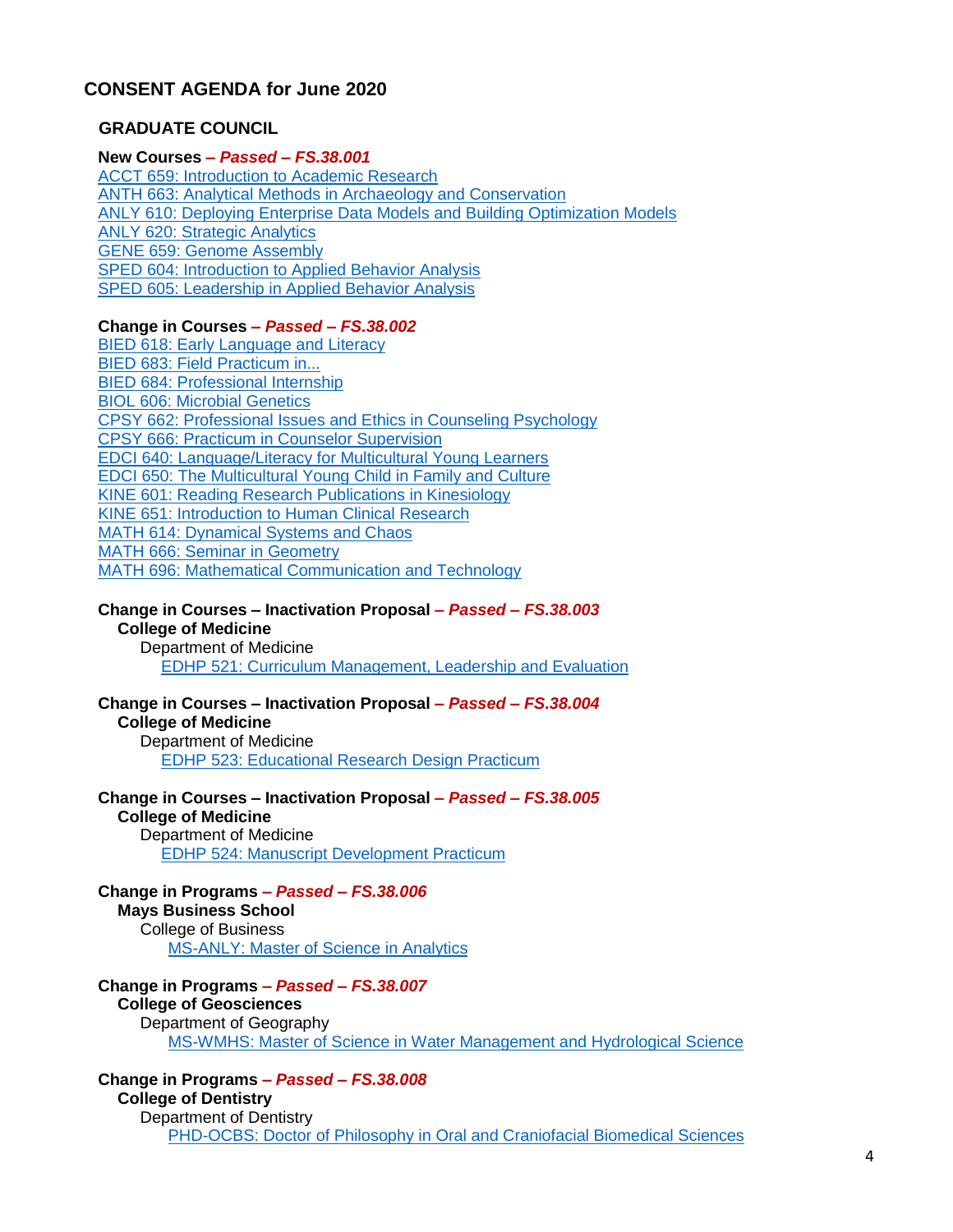# **Miscellaneous: Bulk/Mass Prefix Change** *– Passed – FS.38.009*

**College of Agriculture & Life Sciences** Department of Nutrition and Department of Food Science [Graduate Courses \(NFSC to NUTR/FSTC\)](https://nextcatalog.tamu.edu/courseleaf/courseleaf.cgi?page=/miscadmin/253/index.html&step=showfullrecord)

### **UNDERGRADUATE CURRICULUM COMMITTEE**

**New Courses** *– Passed – FS.38.010* [AGSM 105: The World Has a Drinking Problem -](https://nextcatalog.tamu.edu/courseleaf/courseleaf.cgi?page=/courseadmin/19478/index.html&step=showfullrecord) Global Water Scarcity [MKTG 437: Sales Analytics](https://nextcatalog.tamu.edu/courseleaf/courseleaf.cgi?page=/courseadmin/19339/index.html&step=showfullrecord)

**Change in Courses** *– Passed – FS.38.011*

CHEN [205: Chemical Engineering Thermodynamics I](https://nextcatalog.tamu.edu/courseleaf/courseleaf.cgi?page=/courseadmin/2898/index.html&step=showfullrecord) [IDIS 424: Purchasing Applications in Distribution](https://nextcatalog.tamu.edu/courseleaf/courseleaf.cgi?page=/courseadmin/7988/index.html&step=showfullrecord) [MGMT 311: Legal and Social Environment of Business](https://nextcatalog.tamu.edu/courseleaf/courseleaf.cgi?page=/courseadmin/10876/index.html&step=showfullrecord) [MGMT 312: Commercial Law for Accountants and Managers](https://nextcatalog.tamu.edu/courseleaf/courseleaf.cgi?page=/courseadmin/10877/index.html&step=showfullrecord) [OCEN 214: Mechanics of Deformable Bodies](https://nextcatalog.tamu.edu/courseleaf/courseleaf.cgi?page=/courseadmin/17336/index.html&step=showfullrecord) [OCEN 344: Reinforced Concrete Structures](https://nextcatalog.tamu.edu/courseleaf/courseleaf.cgi?page=/courseadmin/10065/index.html&step=showfullrecord) [OCEN 311: Fluid Statics and Dynamics](https://nextcatalog.tamu.edu/courseleaf/courseleaf.cgi?page=/courseadmin/18380/index.html&step=showfullrecord) [SOCI 230: Classical Sociological Theory](https://nextcatalog.tamu.edu/courseleaf/courseleaf.cgi?page=/courseadmin/14641/index.html&step=showfullrecord) [SOCI 312: Population and Society](https://nextcatalog.tamu.edu/courseleaf/courseleaf.cgi?page=/courseadmin/14653/index.html&step=showfullrecord) [SOMS 181: Developing and Instructing Others](https://nextcatalog.tamu.edu/courseleaf/courseleaf.cgi?page=/courseadmin/18802/index.html&step=showfullrecord)

#### **Change in Courses – Inactivation Proposal** *– Passed – FS.38.012* **College of Agriculture & Life Sciences**

Department of Biochemistry & Biophysics [BICH 281: Seminar in Biochemical Research](https://nextcatalog.tamu.edu/courseleaf/courseleaf.cgi?page=/courseadmin/1904/index.html&step=showfullrecord)

**Change in Courses – Inactivation Proposal** *– Passed – FS.38.013*

#### **College of Agriculture & Life Sciences**

Department of Biochemistry & Biophysics [BICH 289: Special Topics in...](https://nextcatalog.tamu.edu/courseleaf/courseleaf.cgi?page=/courseadmin/1906/index.html&step=showfullrecord)

**Change in Courses – Inactivation Proposal** *– Passed – FS.38.014* **College of Agriculture & Life Sciences** Department of Biochemistry & Biophysics [BICH 291: Research](https://nextcatalog.tamu.edu/courseleaf/courseleaf.cgi?page=/courseadmin/1907/index.html&step=showfullrecord)

**Change in Courses – Inactivation Proposal** *– Passed – FS.38.015* **College of Agriculture & Life Sciences** Department of Biochemistry & Biophysics [BICH 407: Horizons in Biological Chemistry II](https://nextcatalog.tamu.edu/courseleaf/courseleaf.cgi?page=/courseadmin/1915/index.html&step=showfullrecord)

**Change in Courses – Inactivation Proposal** *– Passed – FS.38.016* **College of Agriculture & Life Sciences** Department of Biochemistry & Biophysics [GENE 289: Special Topics in...](https://nextcatalog.tamu.edu/courseleaf/courseleaf.cgi?page=/courseadmin/6660/index.html&step=showfullrecord)

**Change in Courses – Inactivation Proposal** *– Passed – FS.38.017* **College of Agriculture & Life Sciences** Department of Biochemistry & Biophysics [GENE 291: Research](https://nextcatalog.tamu.edu/courseleaf/courseleaf.cgi?page=/courseadmin/6661/index.html&step=showfullrecord)

**Change in Courses – Inactivation Proposal** *– Passed – FS.38.018* **College of Agriculture & Life Sciences**